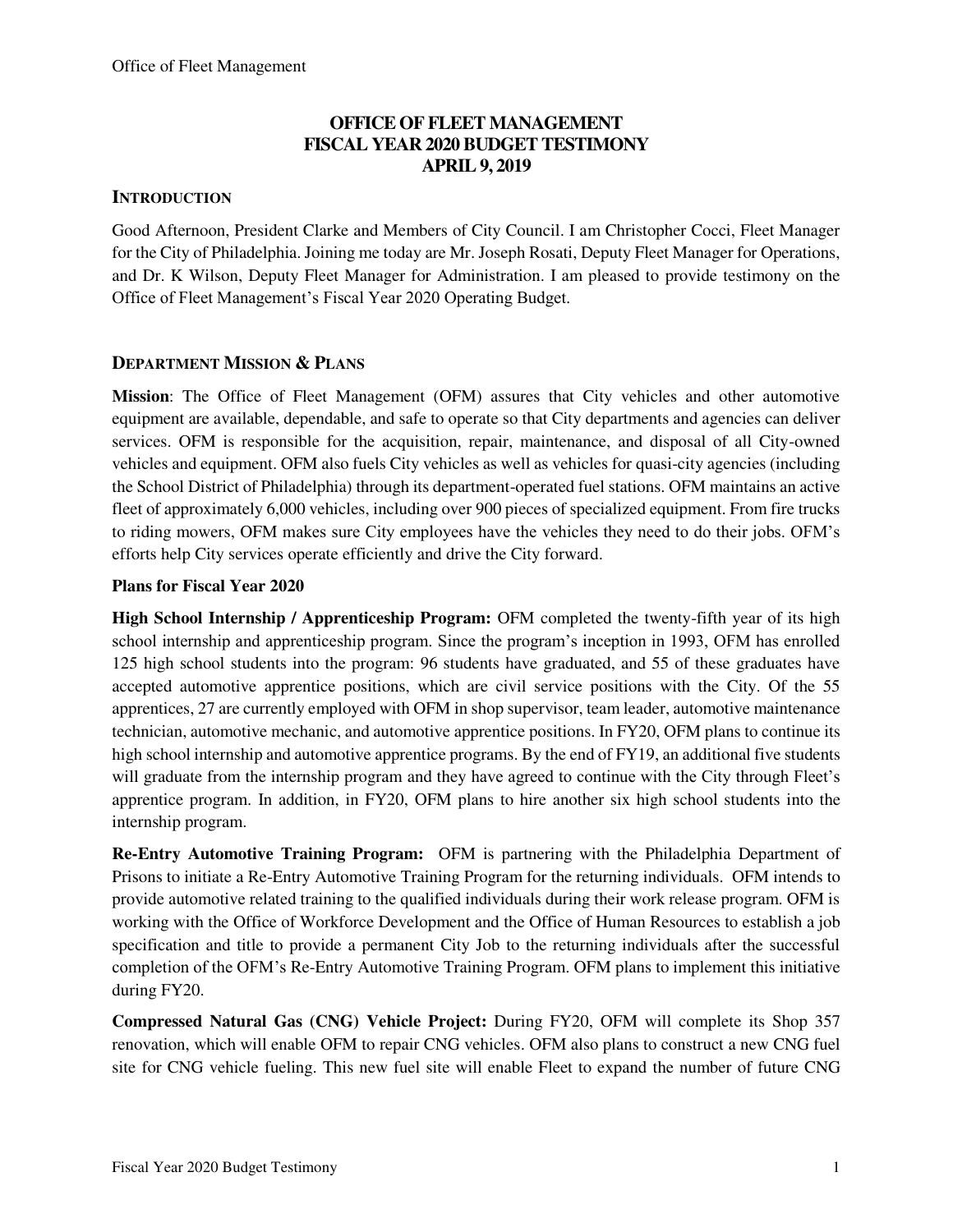vehicle purchases. At present, OFM plans to have 25 new CNG Street Compactors in conjunction with the project.

**Alternative Fuel Initiatives**: OFM is in conversations with the Office of Transportation, Infrastructure and Sustainability (OTIS) to develop electric vehicle (EV) charging infrastructure that will enable expansion of EVs in the City's fleet. This expansion will also include the purchase of solar powered EV charging stations to allow for 100% renewable, zero-emission vehicles. OFM is also exploring the use of Renewable Diesel fuel, which is a diesel fuel made primarily from waste products such as paper pulp waste, vegetable oil, animal fat or other waste products. It is estimated that renewable diesel fuel can cut exhaust emissions by at least 40% as compared to conventional diesel fuel and is a direct replacement for conventional diesel fuel.

**Optimal Vehicle Replacement Strategy:** OFM will continue to pursue its Optimal Vehicle Replacement Strategy, which focuses on replacing critical public health and safety vehicles, including vehicles and equipment belonging to the Police, Fire, and Streets Departments. During FY20, OFM plans to purchase 150 radio patrol cars, 12 emergency patrol wagons, 13 medic units, 2 ladders, 6 pumpers, and 30 street compactors. This strategy will enable OFM to replace aged and inefficient vehicles and equipment with more fuel-efficient and technologically-advanced vehicles, which will enable Fleet to increase the vehicle availability for the operating departments.

**Vehicle Safety and Availability:** OFM will continue its initiative to reduce unscheduled or breakdown repairs by increasing the number of scheduled preventive maintenance inspections. Scheduled maintenance can be performed at a time that is most convenient to the user department, ensuring minimal disruption to departments' workdays. This enables OFM to enhance vehicle safety and increase vehicle availability for operating departments. During FY20, OFM plans to maintain the Citywide vehicle availability at a target level of 90%. OFM will place a high priority on the availability of public health and safety vehicles, such as radio patrol cars, medic units, fire-fighting equipment, and trash compactors at 100%, as per the service level agreements with the operating departments.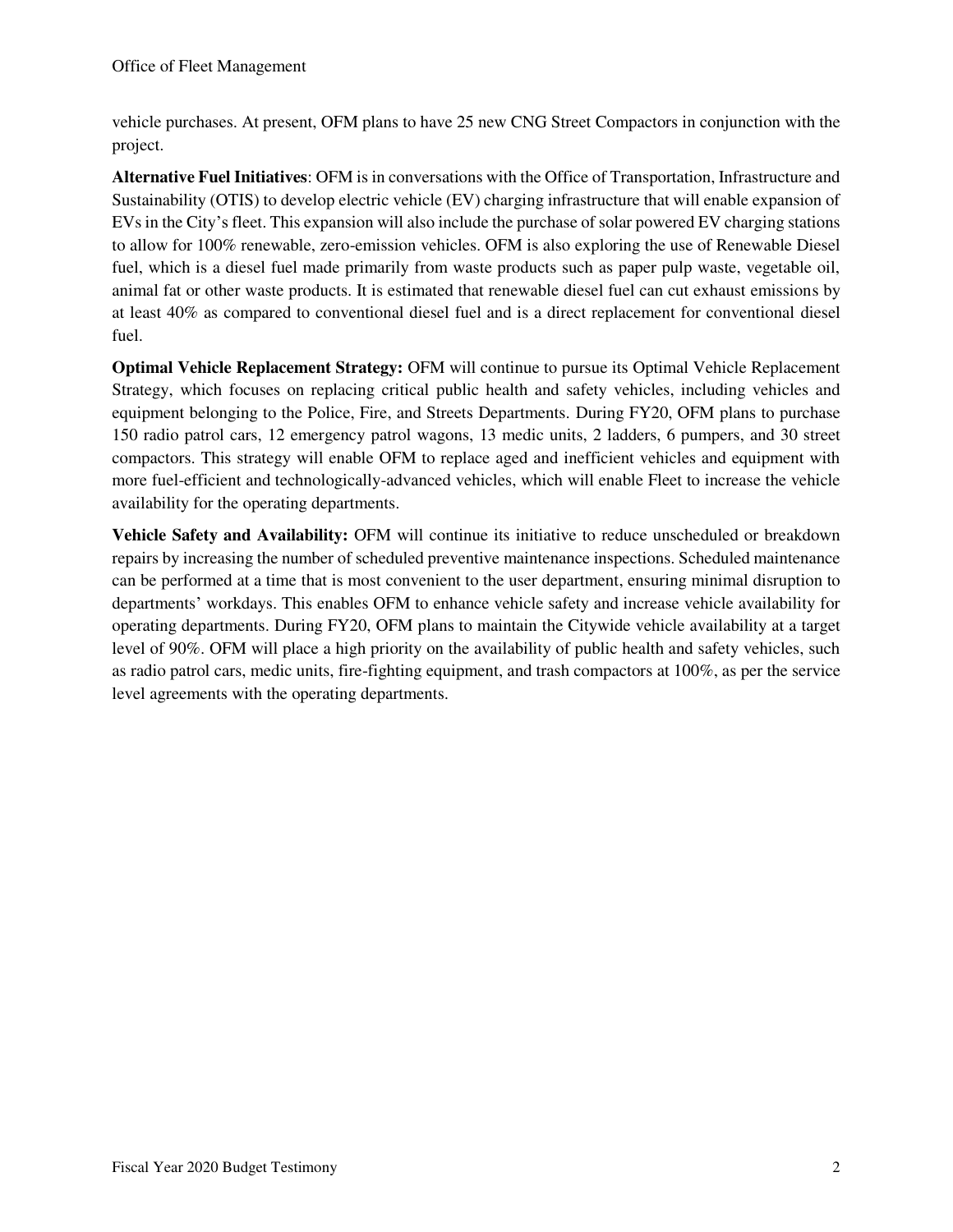| <b>Staff Demographics Summary (as of November 2018): All Funds</b> |           |           |                |          |  |  |  |  |  |
|--------------------------------------------------------------------|-----------|-----------|----------------|----------|--|--|--|--|--|
| White<br>Total<br>Minority<br>Female                               |           |           |                |          |  |  |  |  |  |
| Number of Full-Time Staff                                          | 361       | 187       | 174            | 29       |  |  |  |  |  |
| Number of Exempt Staff                                             | 6         | 2         | 4              |          |  |  |  |  |  |
| Number of Executive Staff                                          | 3         |           | $\overline{c}$ | $\Omega$ |  |  |  |  |  |
| (deputy level and above)                                           |           |           |                |          |  |  |  |  |  |
| Average Salary, Full-Time Staff                                    | \$52,571  | \$49,034  | \$56,373       | \$51,978 |  |  |  |  |  |
| Average Salary, Exempt Staff                                       | \$114,167 | \$107,755 | \$117,373      | \$95,000 |  |  |  |  |  |
| Average Salary, Executive Staff                                    | \$124,973 | \$120,510 | \$127,205      | N/A      |  |  |  |  |  |
| Median Salary, Full-Time Staff                                     | \$50,811  | \$50,011  | \$53,259       | \$46,404 |  |  |  |  |  |
| Median Salary, Exempt Staff                                        | \$114,026 | \$107,755 | \$114,026      | \$95,000 |  |  |  |  |  |
| Median Salary, Executive Staff                                     | \$120,510 | \$120,510 | \$127,205      | N/A      |  |  |  |  |  |

# **BUDGET SUMMARY & OTHER BUDGET DRIVERS**

| <b>Employment Levels (as of November 2018): All Funds</b>  |                            |                                      |  |  |  |  |  |
|------------------------------------------------------------|----------------------------|--------------------------------------|--|--|--|--|--|
|                                                            | <b>Budgeted</b><br>in FY19 | Filled as of<br>the Increment<br>Run |  |  |  |  |  |
| Number of Full-Time Positions                              | 389                        | 361                                  |  |  |  |  |  |
| Number of Exempt Positions                                 |                            |                                      |  |  |  |  |  |
| Number of Executive Positions (deputy)<br>level and above) | 3                          |                                      |  |  |  |  |  |
| Average Salary of All Full-Time Positions                  | \$51,904                   | \$52,571                             |  |  |  |  |  |
| Median Salary of All Full-Time Positions                   | \$50,611                   | \$50.811                             |  |  |  |  |  |

| <b>General Fund Financial Summary by Class</b>    |                                 |                                   |                                 |                                      |                                 |                                 |  |  |  |  |
|---------------------------------------------------|---------------------------------|-----------------------------------|---------------------------------|--------------------------------------|---------------------------------|---------------------------------|--|--|--|--|
|                                                   | FY18 Original<br>Appropriations | FY18 Actual<br><b>Obligations</b> | FY19 Original<br>Appropriations | FY19 Estimated<br><b>Obligations</b> | FY20 Proposed<br>Appropriations | Difference:<br><b>FY20-FY19</b> |  |  |  |  |
| Class 100 - Employee Compensation                 | \$18,009,259                    | \$17,532,835                      | \$18,539,450                    | \$18,703,682                         | \$19,416,871                    | \$713.189                       |  |  |  |  |
| Class 200 - Purchase of Services                  | \$9,604,396                     | \$9,587,482                       | \$5,104,396                     | \$5,104,396                          | \$5,305,396                     | \$201,000                       |  |  |  |  |
| Class $300/400$ - Materials, Supplies & Equipment | \$35,928,211                    | \$37,287,888                      | \$40,215,950                    | \$40,215,950                         | \$42,678,316                    | \$2,462,366                     |  |  |  |  |
| Class 500 - Contributions                         | \$0                             | \$15,616                          | \$0                             | \$0                                  | \$0                             | \$0                             |  |  |  |  |
|                                                   | \$63,541,866                    | \$64,423,821                      | \$63,859,796                    | \$64,024,028                         | \$67,400,583                    | \$3,376,555                     |  |  |  |  |

| <b>Contracts Summary (Professional Services only)</b> |             |             |             |             |             |                       |  |  |  |
|-------------------------------------------------------|-------------|-------------|-------------|-------------|-------------|-----------------------|--|--|--|
|                                                       | <b>FY14</b> | <b>FY15</b> | <b>FY16</b> | <b>FY17</b> | <b>FY18</b> | FY19 YTD<br>(Q1 & Q2) |  |  |  |
| Total amount of contracts                             | \$0         | \$0         | \$0         | \$0         | \$80,000    | \$50,000              |  |  |  |
| Total amount to M/W/DSBE                              | \$0         | \$0         | \$0         | \$0         | \$0         | \$0                   |  |  |  |
| <b>Participation Rate</b>                             | $0\%$       | $0\%$       | $0\%$       | $0\%$       | $0\%$       | $0\%$                 |  |  |  |

*Note: For most years, OFM has had very few (if any) professional services contracts.* 

| Total M/W/DSBE Contract Participation Goal (Public Works;<br>Services, Supplies & Equipment; and Professional Services<br>combined) |             |             |             |  |  |  |  |  |
|-------------------------------------------------------------------------------------------------------------------------------------|-------------|-------------|-------------|--|--|--|--|--|
|                                                                                                                                     | <b>FY18</b> | <b>FY19</b> | <b>FY20</b> |  |  |  |  |  |
| 5%<br>5%<br>M/W/DSBE Contract Participation Goal<br>5%                                                                              |             |             |             |  |  |  |  |  |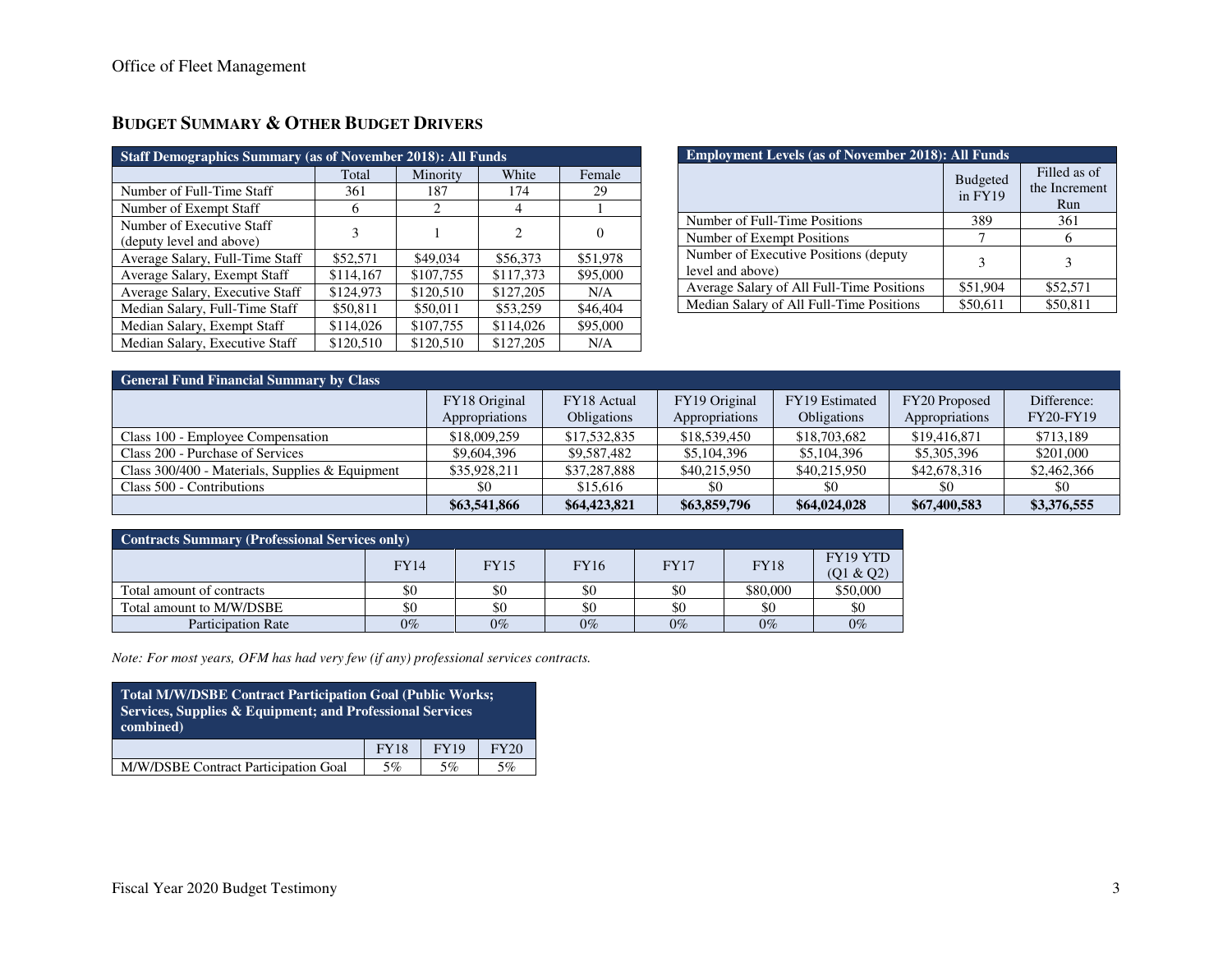### **PROPOSED BUDGET OVERVIEW**

### **Proposed Funding Request**:

The proposed Fiscal Year 2020 General Fund budget totals \$67,400,583 an increase of \$3,376,555 from Fiscal Year 2019 estimated obligation levels. This increase is primarily due to the addition of new positions to support the Fire and Streets Departments' operations, salary increases due to DC33 and DC47 contracts, and an increase in vehicle purchases funding due to the expansion of medic unit deployment and purchase of fire equipment to meet SAFER grant requirements.

The proposed budget includes:

- \$19,416,871 in Class 100, an increase of \$713,189 over FY19. This additional funding will be allocated to the salary increases due to DC33 and DC47 contracts, 2 additional Automotive Technician positions to support the Streets Department's street cleaning program, and 2 Automotive Technician positions to support expansion of the Fire Department's medic unit deployment.
- \$5,305,396 in Class 200, an increase of \$201,000 over FY19. This additional funding is due to the increase in garage parking expenditure.
- \$25,091,767 in Class 300, a decrease of \$26,444 from FY19 due to a reduction of vehicle parts purchases.
- \$17,586,549 in Class 400, an increase of \$2,488,810 over FY19. This additional funding is for vehicle purchases due to the expansion of medic unit deployment and purchase of fire equipment to meet SAFER grant requirements.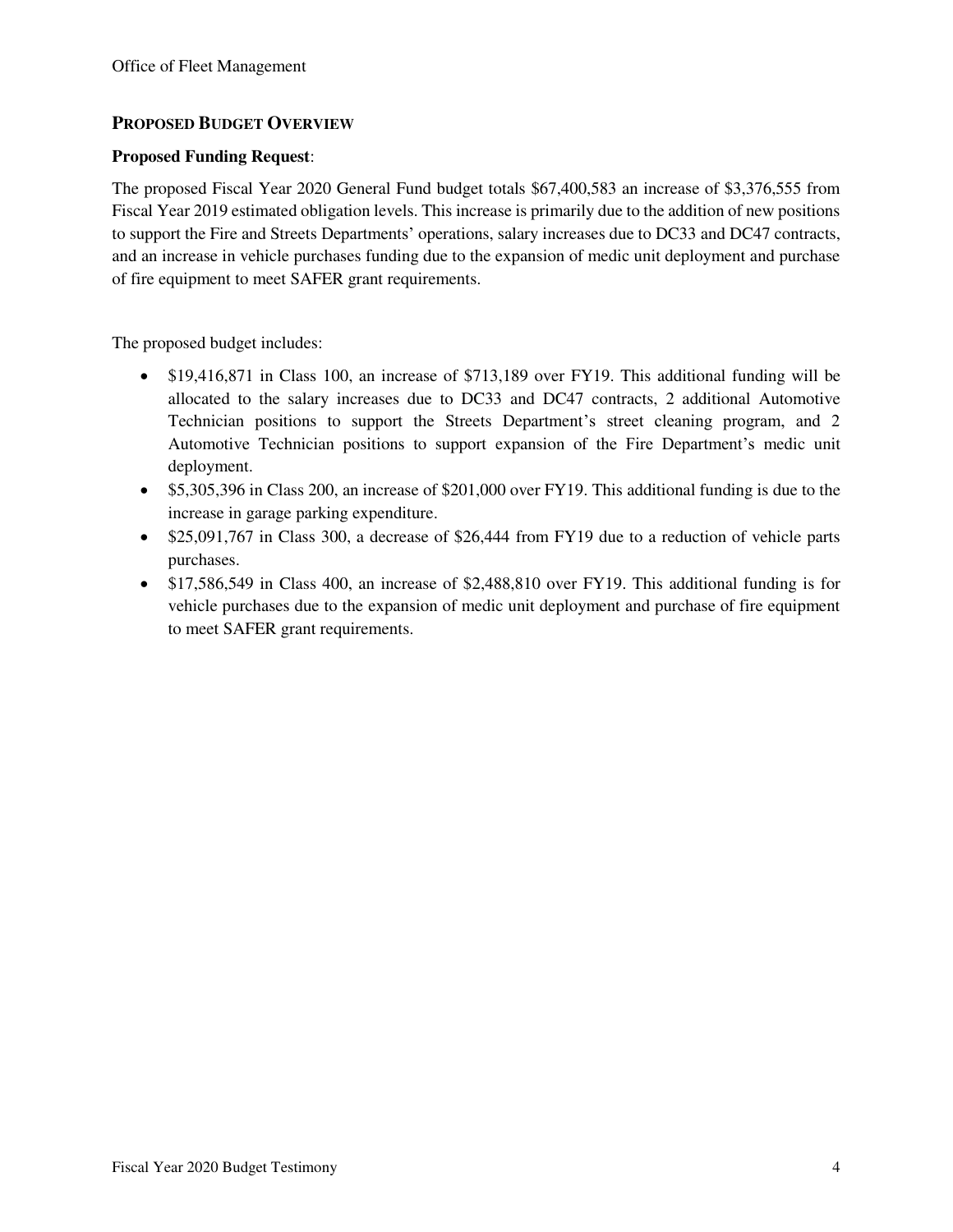### **STAFFING LEVELS**

The department is requesting 394 budgeted positions (All Funds) for FY20, an increase of 5 positions over FY19. The increase is attributed to 2 technician positions to support the Fire Department's revised Medic Unit service level agreement, 2 technician positions to support the Streets Department's street cleaning program, and 1 position to support the Water Department's new vehicle specification development and purchase.

# **NEW HIRES**

| New Hires (from 7/1/2018 to 11/25/18) |                                     |           |                 |  |  |  |  |  |
|---------------------------------------|-------------------------------------|-----------|-----------------|--|--|--|--|--|
|                                       | <b>Total Number</b><br>of New Hires | Malayalam | French / Arabic |  |  |  |  |  |
| Black or<br>African<br>American       |                                     |           |                 |  |  |  |  |  |
| Asian                                 |                                     |           |                 |  |  |  |  |  |
| White                                 |                                     |           |                 |  |  |  |  |  |
| Total                                 |                                     |           |                 |  |  |  |  |  |

OFM hired 6 more employees since 11/25/18 (as of 02/27/19). Out of 6 employees, 1 (16.67%) identifies as Hispanic or Latino, 1(16.67%) employee identifies as Asian, 3 (50%) employees identify as Black or African American, and 1 (16.67%) employee identifies with two or more races. Out of the 6 new hires, 2 (33.33%) employees are bilingual (Spanish & Chinese).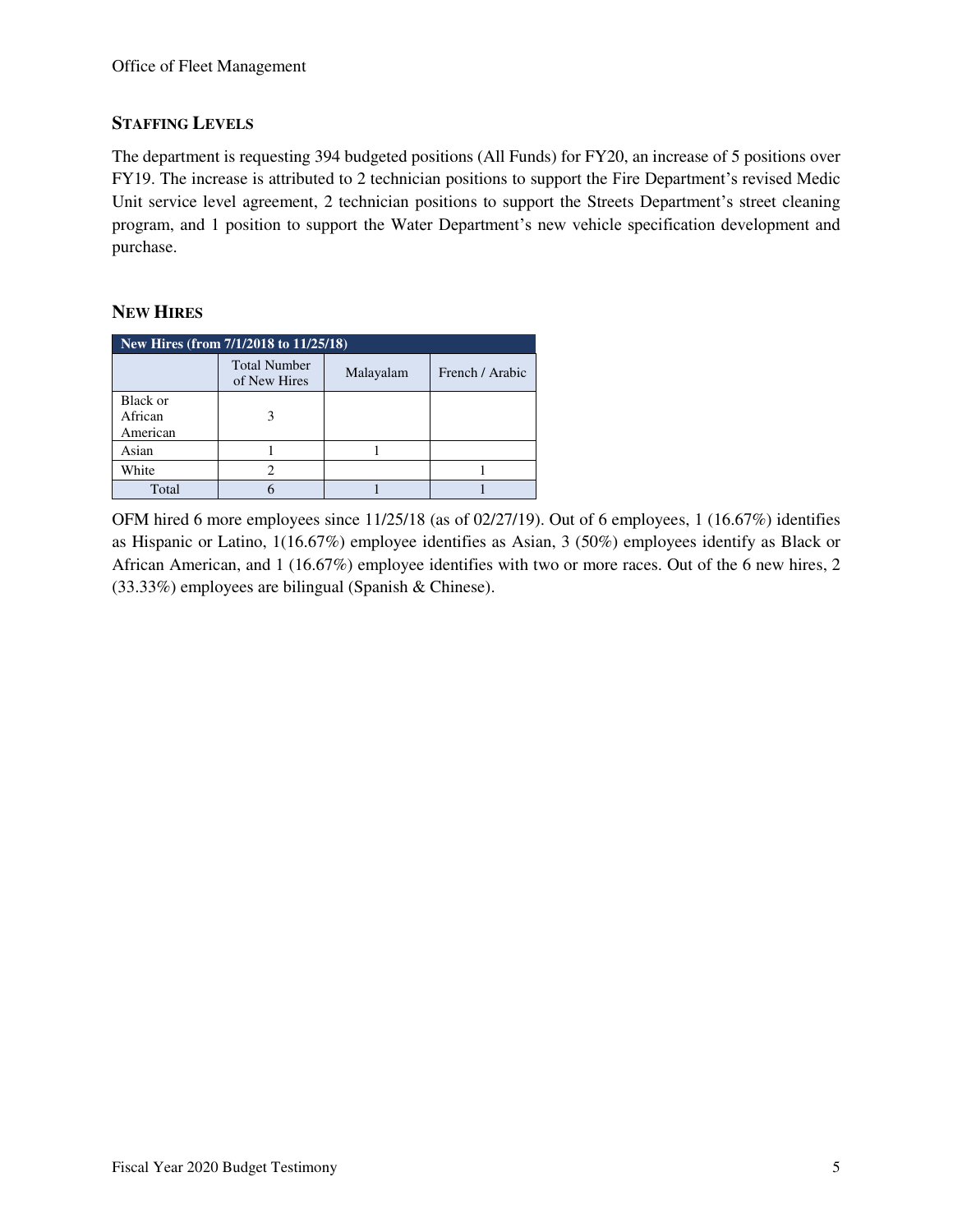### **PERFORMANCE, CHALLENGES, AND INITIATIVES**

# **FLEET ADMINISTRATIVE SERVICES PROGRAM**

#### **FY20 Strategic Goals**

- Continue to implement GPS technology.
- Maintain OFM's high school student internship and apprenticeship programs.
- Continue making the City's fleet more sustainable by purchasing hybrid, hybrid-electric, and CNG vehicles wherever possible.

| <b>FY20 Performance Measures</b>              |             |             |        |        |  |  |  |  |  |
|-----------------------------------------------|-------------|-------------|--------|--------|--|--|--|--|--|
|                                               | <b>FY18</b> | FY19 YTD    | FY19   | FY20   |  |  |  |  |  |
| Measure                                       | Actual      | $(01 + 02)$ | Target | Target |  |  |  |  |  |
| Number of Automotive Apprentices <sup>1</sup> |             |             |        | 14     |  |  |  |  |  |
| Employee turnover ratio <sup>2</sup>          | 5.3%        | N/A         | 5.0%   | 5.0%   |  |  |  |  |  |

<sup>1</sup> During the remainder of FY19 and in FY20, Fleet anticipates promoting 10 interns to Apprentices, bringing the total number of Apprentices up *to 25. Eleven of these 25 Apprentices will be promoted to Auto Mechanics during the remainder of FY19 and in FY19, so the FY20 target for Apprentices in 14.* 

*<sup>2</sup>This is an annual measure, and FY19 data will be available at year-end.*

# **FLEET MAINTENANCE SERVICES PROGRAM**

#### **FY20 Strategic Goals**

- Maintain the Service Level Agreement for vehicle availability for the City's core mission vehicles.
- Continue to focus on implementing and adhering to Scheduled Vehicle Maintenance.
- Continue work on facility improvements as per the repair facility modernization initiative.

| <b>FY20 Performance Measures</b>                                  |             |             |             |        |  |  |  |  |  |
|-------------------------------------------------------------------|-------------|-------------|-------------|--------|--|--|--|--|--|
|                                                                   | <b>FY18</b> | FY19 YTD    | <b>FY19</b> | FY20   |  |  |  |  |  |
| Measure                                                           | Actual      | $(Q1 + Q2)$ | Target      | Target |  |  |  |  |  |
| Fleet availability – citywide <sup>1</sup>                        | 90.9%       | 91.6%       | $90.0\%$    | 90.0%  |  |  |  |  |  |
| Percent of SLA met for medic units <sup>2</sup>                   | 120.0%      | 120.7%      | 100.0%      | 100.0% |  |  |  |  |  |
| Percent of SLA met for trash compactors <sup>3</sup>              | 98.0%       | 100.7%      | 100.0%      | 100.0% |  |  |  |  |  |
| Percent of SLA met for radio patrol cars <sup>4</sup>             | 95.3%       | 100.9%      | 100.0%      | 100.0% |  |  |  |  |  |
| Percent of vehicles repaired in one day or less <sup>5</sup>      | 57.4%       | 53.2%       | 70.0%       | 70.0%  |  |  |  |  |  |
| Fleet availability - police radio patrol cars                     | 90.3%       | 90.8%       | $90.0\%$    | 90.0%  |  |  |  |  |  |
| Percent of maintenance performed that is scheduled <sup>6</sup>   | 70.8%       | 74.5%       | 70.0%       | 70.0%  |  |  |  |  |  |
| Percent of maintenance performed that is unscheduled <sup>7</sup> | 29.2%       | 25.5%       | 30.0%       | 30.0%  |  |  |  |  |  |

*<sup>1</sup>New vehicle purchases since FY16 have enabled Fleet to meet its citywide vehicle availability targets.* 

*<sup>2</sup>The SLA is met when 55 of 75 medic units are available. Fleet's Optimal Vehicle Replacement Strategy enabled Fleet to meet the SLA.* 

*<sup>3</sup>The SLA is met when 241 of 326 compactors are available. Fleet ordered and received 30 new compactors in FY18.* 

*<sup>4</sup>The SLA is met when 675 of 750 or 90% of the active radio patrol car inventory is available. In FY19, Fleet will be purchasing 150 new radio patrol cars to replenish the inventory.* 

*<sup>5</sup>Fleet's Optimal Vehicle Replacement Strategy and associated additional funding for vehicle purchases will better enable routine maintenance on newer vehicles going forward. This is expected to drive down the volume of repairs, better enabling Fleet to meet the target. Fleet's target for this measure is 70.0%, which is the industry standard for the percent of vehicles repaired in one day or less.* 

*<sup>6</sup>Fleet's target for this measure is 70.0%, which is the industry standard for the percent of maintenance performed that is scheduled.* 

*<sup>7</sup> Fleet's target for this measure is 30.0%, which is the industry standard for the percent of maintenance performed that is unscheduled.*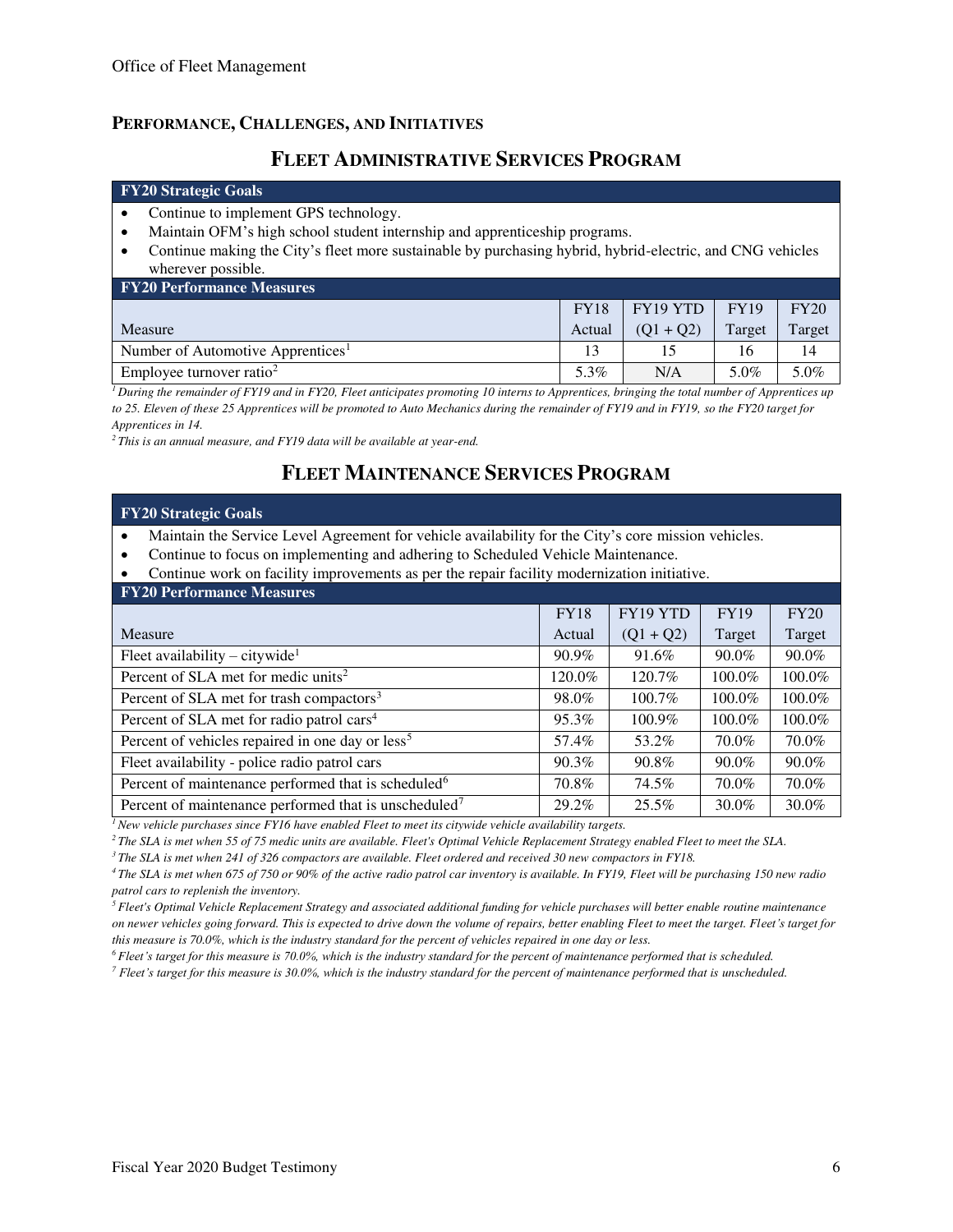# **VEHICLE ACQUISITIONS AND DISPOSAL PROGRAM**

# **FY20 Strategic Goals**

- Continue to replace Public Health and Safety vehicles as per the Optimal Vehicle Replacement Strategy.
- Expand the use of electric (EV) and alternatively fueled vehicles, including CNG vehicles.<br>• Utilize technology for data collection and storage.
- Utilize technology for data collection and storage.

| <b>FY20 Performance Measures</b>                        |             |                |             |        |  |  |  |  |  |
|---------------------------------------------------------|-------------|----------------|-------------|--------|--|--|--|--|--|
|                                                         | <b>FY18</b> | FY19 YTD       | <b>FY19</b> | FY20   |  |  |  |  |  |
| Measure                                                 | Actual      | $(Q1 + Q2)$    | Target      | Target |  |  |  |  |  |
| Median age of vehicle: General Fund                     | 4.7         | 4.1            | 4.5         | 4.0    |  |  |  |  |  |
| Median age of vehicle: Water Fund <sup>1</sup>          | 8.5         | 4.5            | 6.0         | 4.0    |  |  |  |  |  |
| Median age of vehicle: Aviation Fund <sup>2</sup>       | 10.5        | 8.2            | 8.0         | 6.0    |  |  |  |  |  |
| Median age of vehicle: Citywide (years)                 | 5.0         | 4.2            | 5.0         | 4.0    |  |  |  |  |  |
| Median age of vehicle: Trash Compactors (years)         | 6.7         | 6.5            | 7.0         | 5.0    |  |  |  |  |  |
| Median age of vehicle: Medic Units (years)              | 3.5         | 3.3            | 4.0         | 3.5    |  |  |  |  |  |
| Median age of vehicle: Police Radio Patrol Cars (years) | 2.2         | 2.6            | 2.5         | 2.5    |  |  |  |  |  |
| Median age of vehicle: Fire Apparatus (years)           | 13.8        | 12.3           | 12.5        | 10.0   |  |  |  |  |  |
| Number of police radio patrol cars replaced / purchased | 150         | 150            | 150         | 150    |  |  |  |  |  |
| Number of medic units replaced / purchased              | 15          | 13             | 13          | 13     |  |  |  |  |  |
| Number of trash compactors replaced / purchased         | 30          | 0 <sup>3</sup> | 30          | 30     |  |  |  |  |  |

*<sup>1</sup> Since FY16, the Water Department purchased 490 new vehicles (nearly 48% of their overall vehicle inventory) with an acquisition cost of \$32.855 million. Since FY18 Q2, 284 new vehicles were placed into service and 183 old vehicles were relinquished from service. This has driven down the median age during this period.* 

*2 Median age is above the target due to lack of adequate vehicle replacement. The revised purchase plan in upcoming fiscal years will enable Fleet to continue to drive down the median age of vehicles to meet the target. Since FY16, the Division of Aviation purchased 151 new vehicles (just over 47% of their overall vehicle inventory) with an acquisition cost of \$9.881 million. Since FY18 Q2, 70 new vehicles were placed into service and 59 old vehicles relinquished from service. This has driven down the median age during this period.* 

<sup>3</sup> OFM has initiated the purchase of 30 compactors, which are expected to be ordered during the third quarter of FY19 (and will be paid for with *FY19 capital funds).*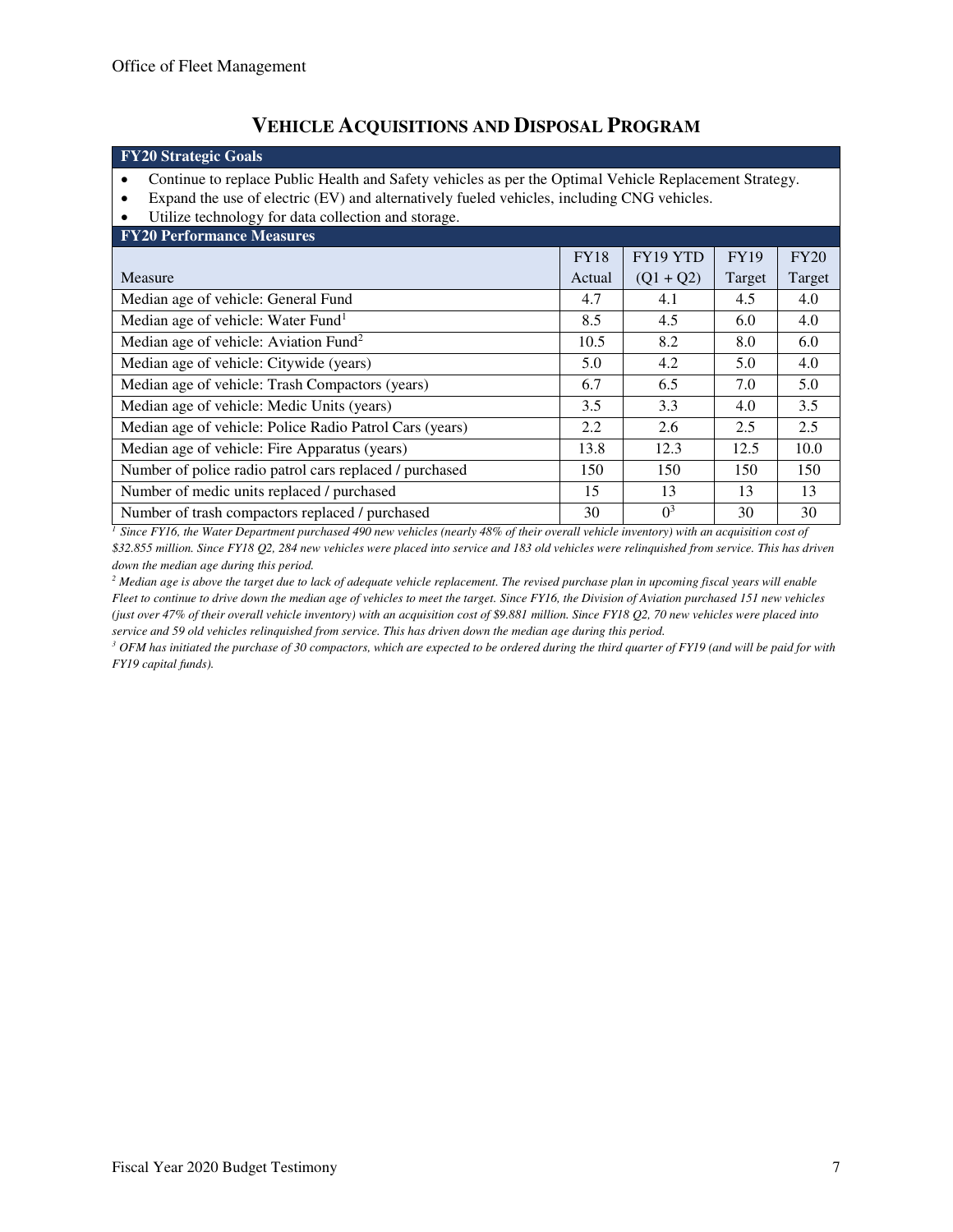Office of Fleet Management

# **OTHER BUDGETARY IMPACTS**

# **Federal and State (Where Applicable)**

Not Applicable.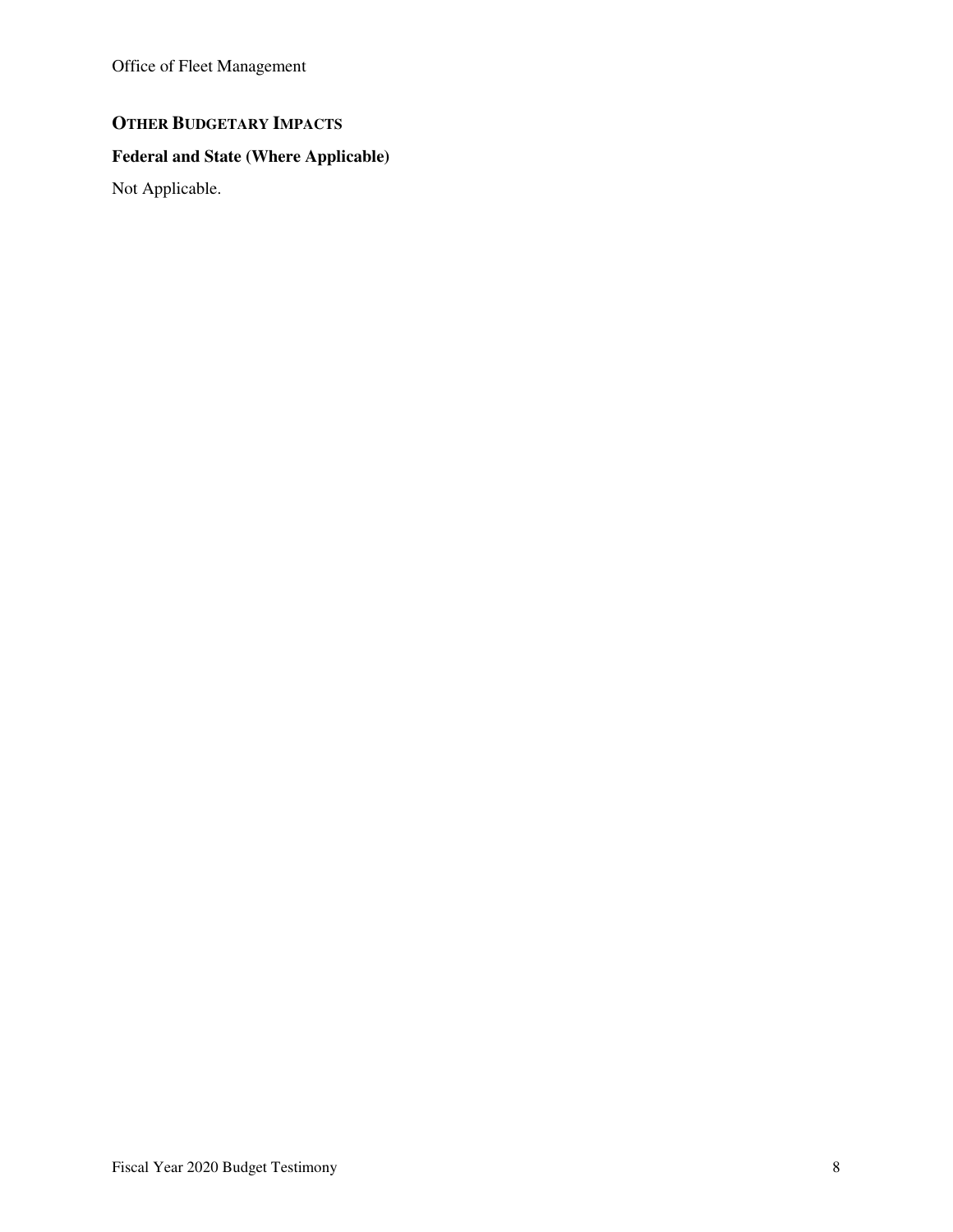## **CONTRACTING EXPERIENCE**

| M/W/DSBE Participation on Large Professional Services Contracts with For-Profit Vendors |                                                       |                                    |                                    |                                  |                           |                                                 |                                          |                                           |                                                   |                                                                                                                           |                                                                                      |
|-----------------------------------------------------------------------------------------|-------------------------------------------------------|------------------------------------|------------------------------------|----------------------------------|---------------------------|-------------------------------------------------|------------------------------------------|-------------------------------------------|---------------------------------------------------|---------------------------------------------------------------------------------------------------------------------------|--------------------------------------------------------------------------------------|
| Top Five Largest Contracts over \$34,000 for FY19                                       |                                                       |                                    |                                    |                                  |                           |                                                 |                                          |                                           |                                                   |                                                                                                                           |                                                                                      |
| Vendor<br>Name                                                                          | <b>Brief</b><br>Description of<br>Service<br>Provided | Dollar<br>Amount<br>of<br>Contract | <b>RFP</b><br><i>Issue</i><br>Date | Contract<br><b>Start</b><br>Date | Ranges in RFP             | $%$ of<br>M/W/DSBE<br>Participation<br>Achieved | \$ Value of<br>M/W/DSBE<br>Participation | Total $%$<br>Participation<br>- All DSBEs | Total \$<br>Value<br>Participation<br>- All DSBEs | Is This a<br>Local<br>Business?<br>(principal<br>place of<br>business<br>located<br>within<br>City<br>limits)<br>[ves/no] | Does the<br>Vendor<br>Have a<br>Waiver for<br>Living Wage<br>Compliance?<br>[ves/no] |
|                                                                                         |                                                       |                                    |                                    |                                  | <b>MBE: Best Efforts</b>  | $0\%$                                           | \$0                                      |                                           |                                                   |                                                                                                                           |                                                                                      |
| Cascor                                                                                  | Warranty                                              |                                    |                                    |                                  | WBE: Best Efforts         | $0\%$                                           | \$0                                      |                                           |                                                   |                                                                                                                           |                                                                                      |
| Incorporated                                                                            | Administration                                        | \$50,000                           | 5/31/2018                          | 7/1/2018                         | <b>DSBE: Best Efforts</b> | $0\%$                                           | \$0                                      | $0\%$                                     | \$0                                               | N <sub>o</sub>                                                                                                            | N <sub>0</sub>                                                                       |

OFM has only one large professional services contract to report for FY19. This contract does not have any minority, woman, and disabled-owned business (M/W/DSBE) participation. The department is committed to supporting the Administration's goal for M/W/DSBE participation in City contracting. Many of our contracts are technical due to the specificity of our requirements and specifications, particularly around the purchases of heavy equipment, vehicles, and other related parts and equipment. There are limited M/W/DSBE vendors for such contracts. We continue to review our contracts and always look for more opportunities as they arise.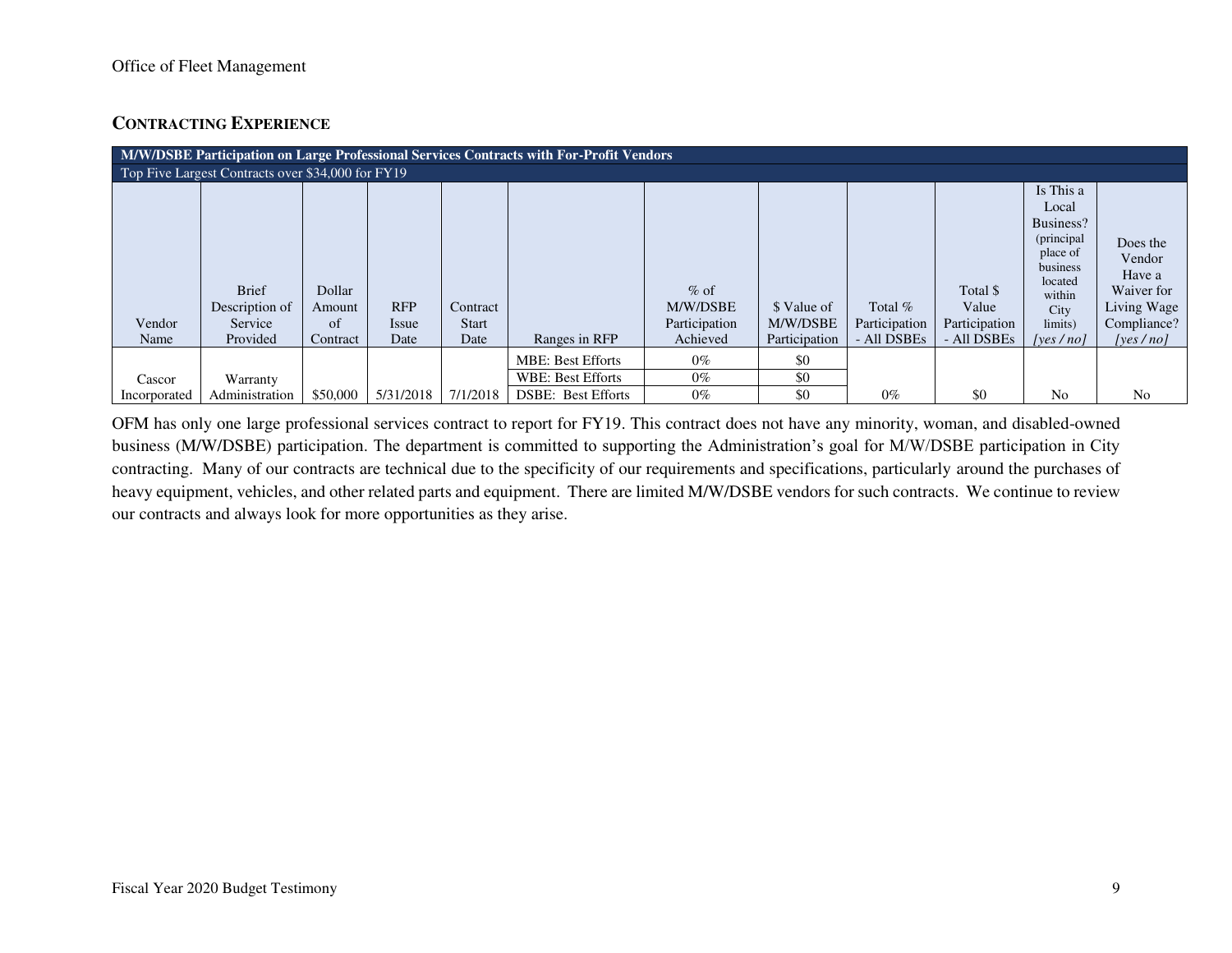# **EMPLOYEE DATA**

| <b>Staff Demographics (as of November 2018)</b> |                        |              |                        |                |                  |  |  |  |
|-------------------------------------------------|------------------------|--------------|------------------------|----------------|------------------|--|--|--|
|                                                 | <b>Full-Time Staff</b> |              | <b>Executive Staff</b> |                |                  |  |  |  |
|                                                 | Male                   | Female       |                        | Male           | Female           |  |  |  |
|                                                 | African-               | African-     |                        | African-       | African-         |  |  |  |
|                                                 | American               | American     |                        | American       | American         |  |  |  |
| Total                                           | 113                    | 24           | Total                  | $\theta$       | $\theta$         |  |  |  |
| % of Total                                      | 31%                    | 7%           | % of Total             | $0\%$          | $0\%$            |  |  |  |
| Average Salary                                  | \$48,562               | \$50,828     | Average Salary         | \$0            | \$0              |  |  |  |
| <b>Median Salary</b>                            | \$50,211               | \$46,504     | Median Salary          | \$0            | \$0              |  |  |  |
|                                                 | White                  | White        |                        | White          | White            |  |  |  |
| Total                                           | 169                    | 5            | Total                  | $\overline{2}$ | $\mathbf{0}$     |  |  |  |
| % of Total                                      | 47%                    | $1\%$        | % of Total             | 67%            | $0\%$            |  |  |  |
| Average Salary                                  | \$53,259               | \$57,499     | Average Salary         | \$127,205      | \$0              |  |  |  |
| <b>Median Salary</b>                            | \$56,339               | \$46,204     | Median Salary          | \$127,205      | \$0              |  |  |  |
|                                                 | Hispanic               | Hispanic     |                        | Hispanic       | Hispanic         |  |  |  |
| Total                                           | 24                     | $\theta$     | Total                  | $\Omega$       | $\Omega$         |  |  |  |
| % of Total                                      | 7%                     | $0\%$        | % of Total             | $0\%$          | $0\%$            |  |  |  |
| Average Salary                                  | \$47,144               | \$0          | Average Salary         | \$0            | \$0              |  |  |  |
| <b>Median Salary</b>                            | \$49,699               | \$0          | Median Salary          | \$0            | \$0              |  |  |  |
|                                                 | Asian                  |              |                        | Asian          |                  |  |  |  |
| Total                                           | 19                     | $\mathbf{0}$ | Total                  | 1              | $\overline{0}$   |  |  |  |
| % of Total                                      | 5%                     | $0\%$        | % of Total             | 33%            | $0\%$            |  |  |  |
| Average Salary                                  | \$51,960               | \$0          | Average Salary         | \$120,510      | \$0              |  |  |  |
| Median Salary                                   | \$50,011               | \$0          | Median Salary          | \$120,510      | \$0              |  |  |  |
|                                                 | Other                  | Other        | Other                  |                | Other            |  |  |  |
| Total                                           | $\tau$                 | $\mathbf{0}$ | Total                  | $\Omega$       | $\overline{0}$   |  |  |  |
| % of Total                                      | 2%                     | $0\%$        | % of Total             | $0\%$          | $0\%$            |  |  |  |
| Average Salary                                  | \$49,045               | \$0          | Average Salary         | \$0            | \$0              |  |  |  |
| Median Salary                                   | \$50,611               | \$0          | Median Salary          | \$0            | \$0              |  |  |  |
|                                                 | Bilingual              | Bilingual    |                        | Bilingual      | Bilingual        |  |  |  |
| Total                                           | 24                     | $\mathbf{0}$ | Total                  | 1              | $\overline{0}$   |  |  |  |
| % of Total                                      | 7%                     | $0\%$        | % of Total             | 33%            | $0\%$            |  |  |  |
| Average Salary                                  | \$52,049               | \$0          | Average Salary         | \$120,510      | \$0              |  |  |  |
| Median Salary                                   | \$49,386               | \$0          | Median Salary          | \$120,510      | \$0              |  |  |  |
|                                                 | Male                   | Female       |                        | Male           | Female           |  |  |  |
| Total                                           | 332                    | 29           | Total                  | 3              | $\boldsymbol{0}$ |  |  |  |
| % of Total                                      | 92%                    | $8\%$        | % of Total             | $100\%$        | $0\%$            |  |  |  |
| Average Salary                                  | \$52,616               | \$51,978     | Average Salary         | \$124,973      | \$0              |  |  |  |
| <b>Median Salary</b>                            | \$51,011               | \$46,404     | <b>Median Salary</b>   | \$120,510      | \$0              |  |  |  |